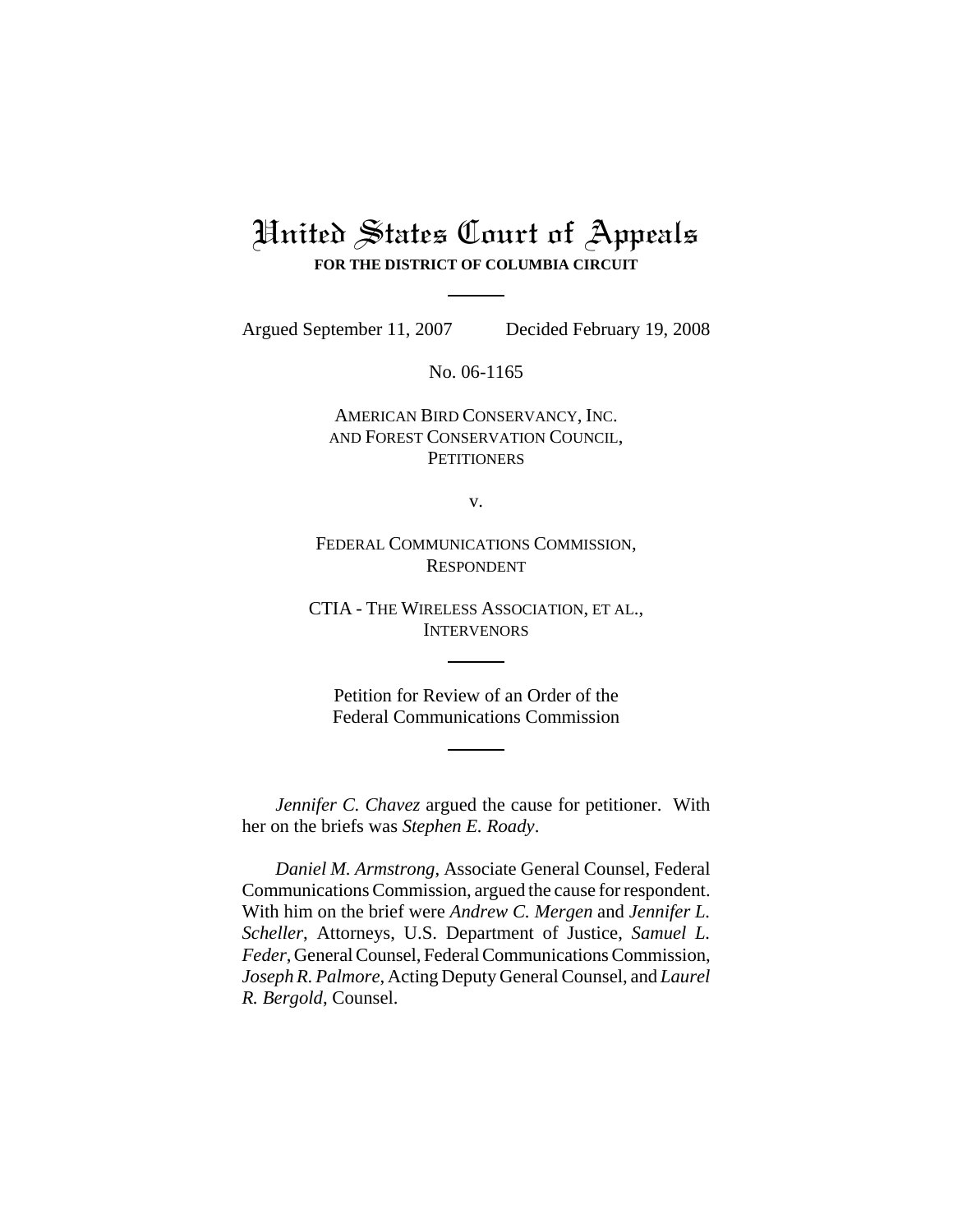*Michael F. Altschul*, *Gary L. Phillips*, *Michael P. Goggin, M. Robert Sutherland*, *Ian H. Gershengorn*, *Elaine J. Goldenberg*, *Jane E. Mago*, *Jerianne Timmerman*, *Ann West Bobeck*, *Michael T. Fitch*, *L Andrew Tollin*, and *Craig E. Gilmore* were on the brief for intervenors in support of respondents.

Before: ROGERS, GARLAND and KAVANAUGH, *Circuit Judges*.

Opinion for the Court filed PER CURIAM.

Dissenting opinion filed by *Circuit Judge* KAVANAUGH.

PER CURIAM: The American Bird Conservancy and Forest Conservation Council petition for review of an order by the Commission denying in part and dismissing in part their petition seeking protection of migratory birds from collisions with communications towers in the Gulf Coast region. *In Re Petition by Forest Conservation Council, American Bird Conservancy and Friends of the Earth for National Environmental Policy Act Compliance* ("*Order*"), 21 F.C.C.R. 4462 (2006). Their petition claimed that Commission rules and procedures for approving new towers failed to comport with the National Environmental Policy Act ("NEPA"), 42 U.S.C. § 4321 *et seq*., the Endangered Species Act ("ESA"), 16 U.S.C. § 1531 *et seq.*, and the Migratory Bird Treaty Act ("MBTA"), 16 U.S.C. § 701 *et seq*. We vacate the *Order* because the Commission failed to apply the proper NEPA standard, to provide a reasoned explanation on consultation under the ESA, and to provide meaningful notice of pending tower applications.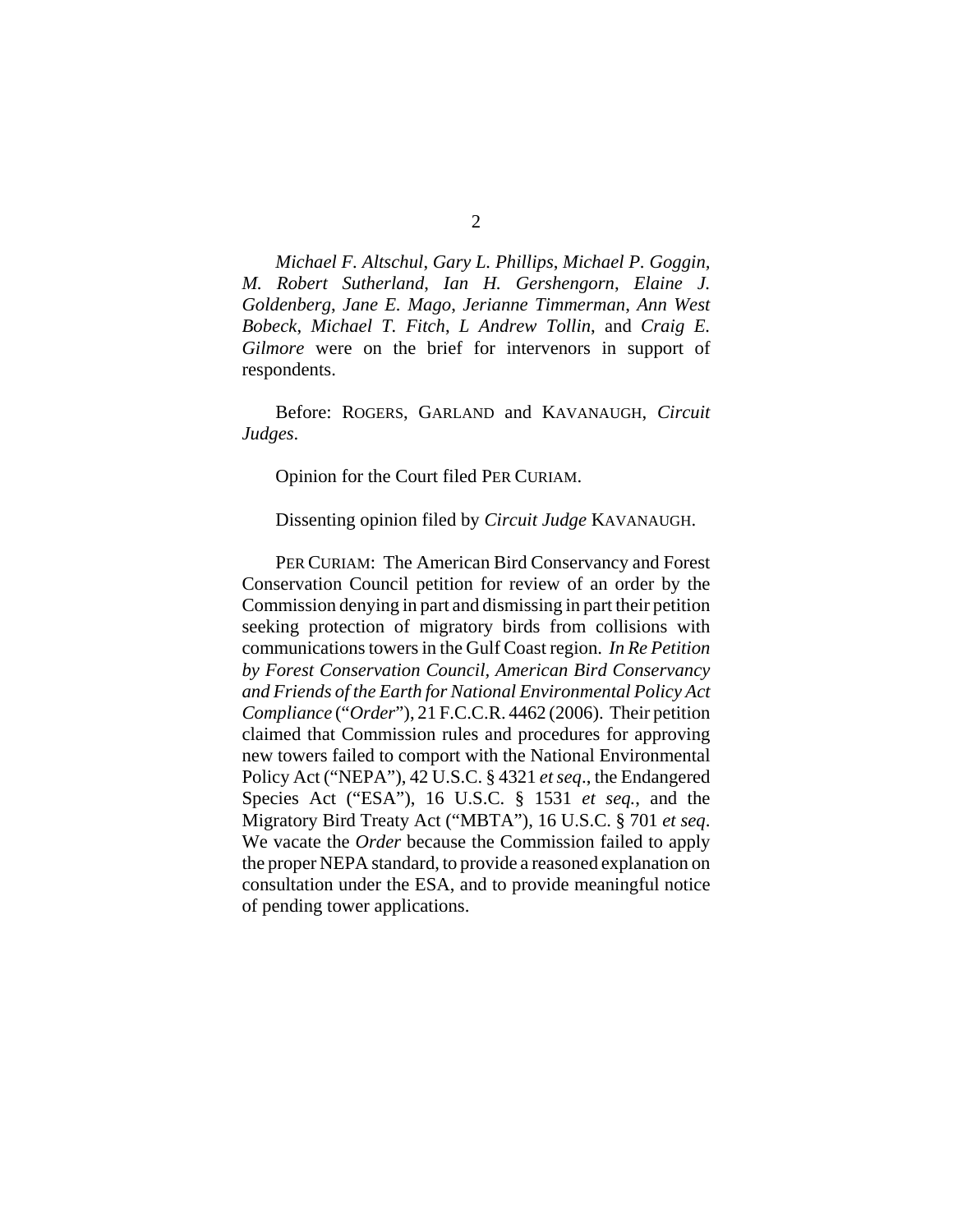# **I.**

Concerned about the effect of "tower kill" on migratory birds in the Gulf Coast region of the United States, Petitioners, on August 26, 2002, formally requested that the Commission, among other things, (i) prepare an environmental impact statement ("EIS") under NEPA analyzing the effects of all past, present, and reasonably foreseeable tower registrations on migratory birds in the Gulf Coast region; (ii) initiate formal consultation with the United States Fish and Wildlife Service ("FWS") pursuant to the ESA regarding the Gulf Coast towers' impact on various bird species; and (iii) take steps in accordance with the MBTA to reduce bird mortality at Gulf Coast tower sites. Petitioners also requested that they be provided notice of and an opportunity to comment on proposed Gulf Coast tower registration applications before they are granted.

While the Gulf Coast petition was pending, the Commission commenced a nationwide proceeding in a new docket. On August 20, 2003, it issued a Notice of Inquiry to gather evidence regarding communications towers' impact on migratory birds throughout the United States, and to determine whether to change its current rules and processes to better protect migratory birds. *See In re Effects of Communications Towers on Migratory Birds*, Notice of Inquiry, 18 F.C.C.R. 16,938, 16,938 ¶ 1 (2003). In response, the Commission received more than 250 comments expressing divergent views on the law and the facts, including the frequency of fatal collisions and the overall effect on migratory bird populations. Environmental groups claimed that towers kill 4 million to 50 million birds per year, *see, e.g.,* American Bird Conservancy Comments at 2, WT Docket No. 03-187 (Nov. 11, 2003), while industry groups claimed that such claims are overstated, *see*, *e.g.*, Cellular Telecommunications & Internet Association and National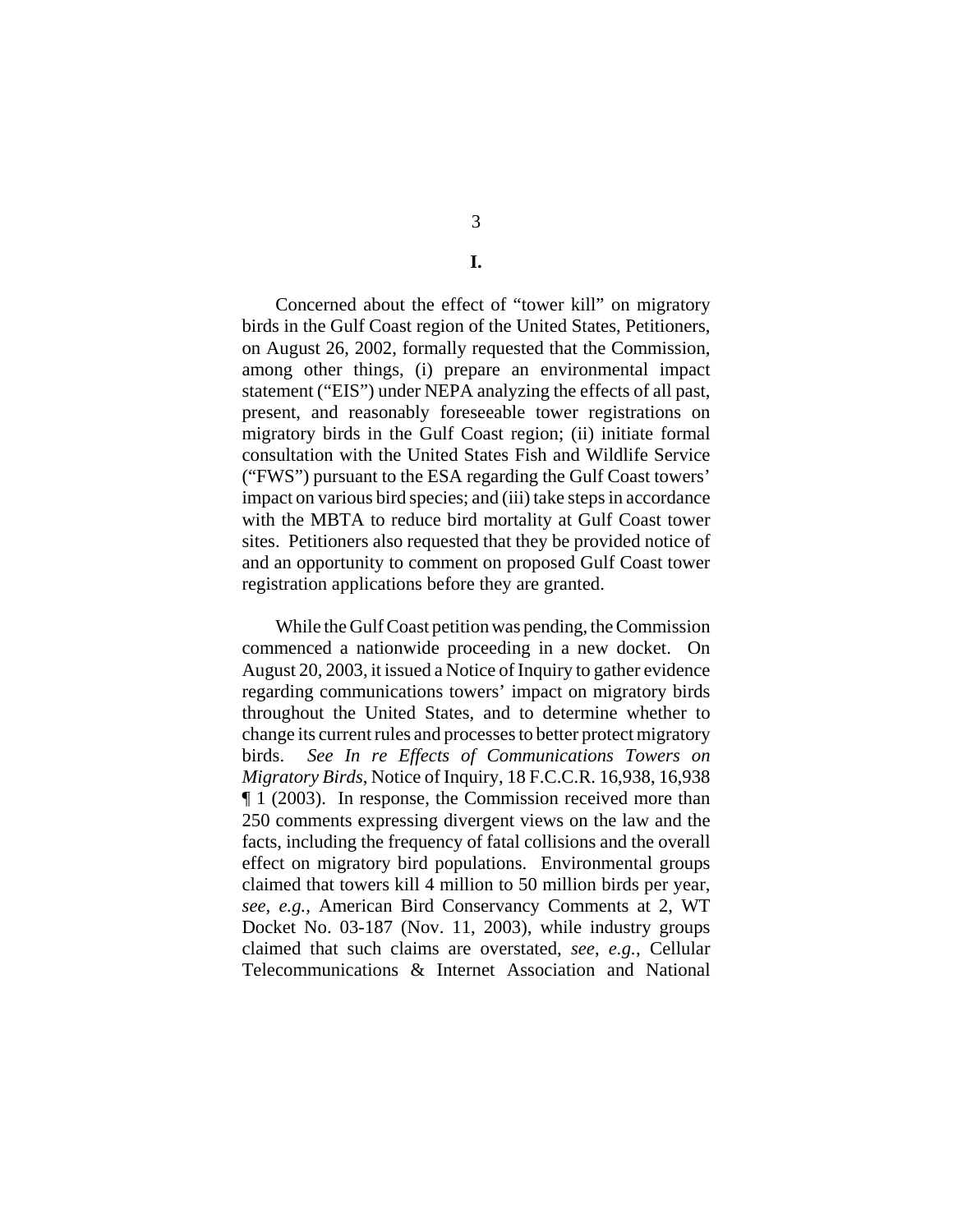Association of Broadcasters Comments at 9, WT Docket No. 03- 187 (Nov. 12, 2003).

In April 2005, seeking to compel the Commission to act on the Gulf Coast petition, Petitioners filed a petition for a writ of mandamus in this court. Five days after oral argument, the Commission issued the *Order* denying in part, dismissing in part, and deferring in part the Gulf Coast petition. 21 F.C.C.R. 4,462. In dismissing the Gulf Coast petition, the Commission stated that it would address aspects of the migratory bird issue as part of a separate docket examining the issue on a nationwide basis. *Order*, 21 F.C.C.R. at 4463 ¶ 1. The court thereafter dismissed the mandamus case as moot. *See In re Am. Bird Conservancy, Inc*., D.C. Cir. Docket No. 05-1112 (Apr. 19, 2006).

In November 2006, the Commission issued a notice of proposed rulemaking in the nationwide proceeding in which it sought further comment on the factual, legal, and policy issues regarding the impact of communications towers on migratory birds. *In re Effects of Communications Towers on Migratory Birds*, Notice of Proposed Rulemaking ("*NPRM*"), 21 F.C.C.R. 13,241 (2006). The Commission asked generally whether the impact warrants Commission action under the environmental statutes, *id.* at 13,242 ¶ 1, and expressed uncertainty about the underlying facts, seeking "further comment supported by evidence regarding the number of migratory birds killed annually by communications towers," *id.* at 13,259 ¶ 36. It also sought comments on "the legal framework governing the Commission's obligations in this area," *id.* at 13,256 ¶ 32, and on how to define significant environmental effects in this context. Additionally, the Commission invited comment on whether it should amend its environmental rules or take action "to reduce the number of instances in which migratory birds collide with communications towers." *Id.* at 13,242 ¶ 1, 13,258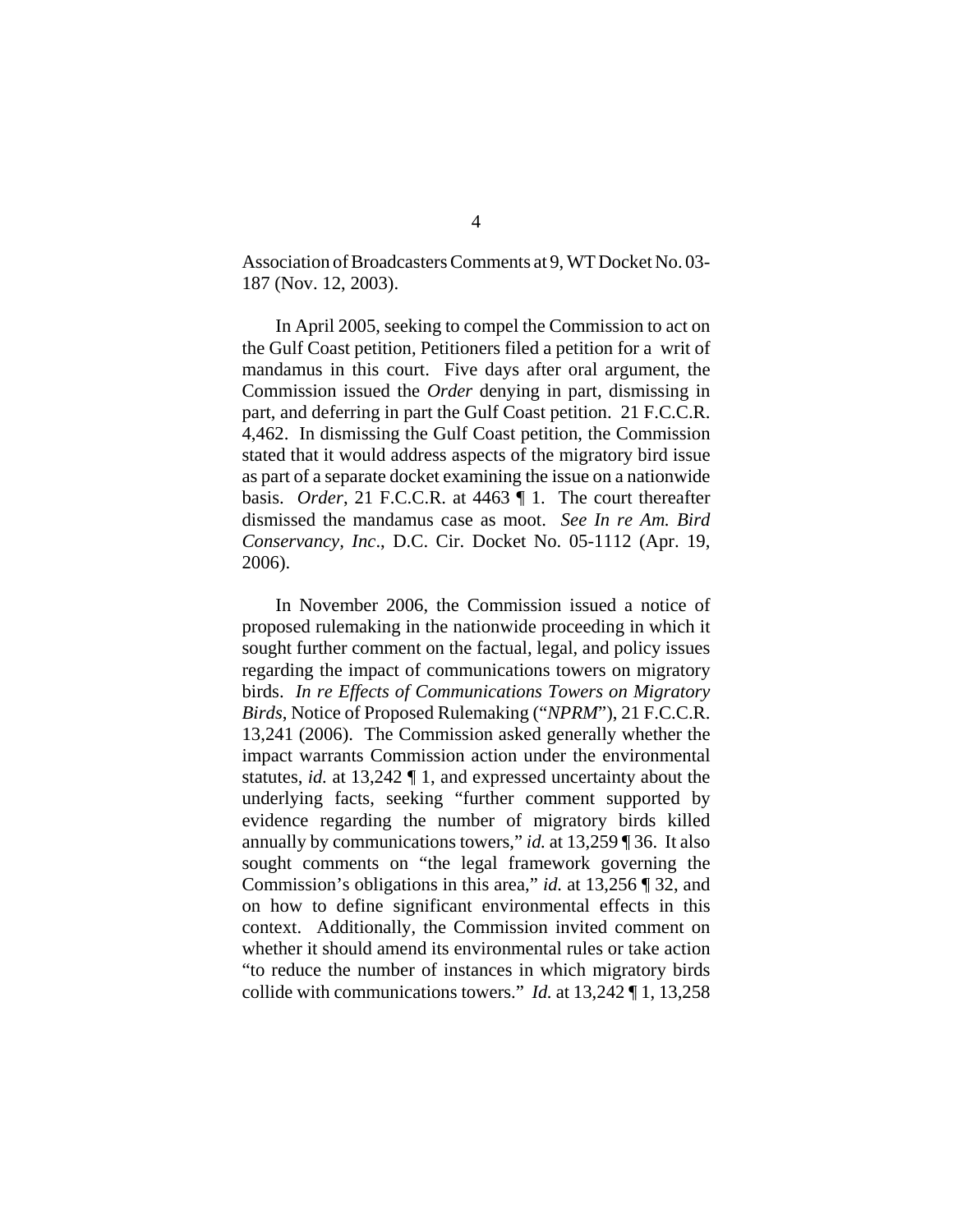¶ 34. The Commission "tentatively" proposed that communications towers use "medium intensity white strobe lights" rather than red lights that may present a higher risk of tower kill. *Id.* at 13,242-43 ¶ 3. The comment period in the nationwide rulemaking proceeding closed in May 2007, but the Commission has yet to take final action.

Meanwhile, in May 2006, Petitioners sought review of the *Order*. *See* 47 U.S.C. § 403(a); 28 U.S.C. § 2342(1). Petitioners have standing, for members of these organizations engage in recreational birdwatching and research on birds in the Gulf Coast region, *see Lujan v. Defenders of Wildlife*, 504 U.S. 555, 562-63 (1992), and we proceed to review the *Order* to determine whether it was arbitrary, capricious, an abuse of discretion, or otherwise not in accordance with law, 5 U.S.C. §  $706(2)(A).<sup>1</sup>$ 

<sup>&</sup>lt;sup>1</sup> Our dissenting colleague's assertion that this case is unripe, Dis. Op. at 1, rests on the mistaken assumption that the Commission has set about reconsidering Petitioners' precise requests through its nationwide inquiry into the migratory bird issue. However, the NPRM issued several months after the *Order* nowhere indicates that the Commission is reconsidering the Gulf Coast petition calling for a programmatic EIS under NEPA, formal consultation under the ESA, or notice of pending tower registration applications. Instead, the Commission sought comment on only (1) "the legal framework governing the Commission's obligations in this area, and in particular the threshold necessary to demonstrate an environmental problem that would authorize or require that the Commission take action," *NPRM*, 21 F.C.C.R. at 13,256; (2) "particular steps the Commission might take if there is probative evidence of a sufficient environmental effect to warrant Commission action" such as lighting specifications, use of guy wires, tower height, etc., *id.*; and (3) "whether to add an additional criterion for requiring an [environmental assessment] to Section 1.1307(a) of our rules," *id.* at 13,257. At best, the Commission's consideration of the "legal framework" may better inform it of the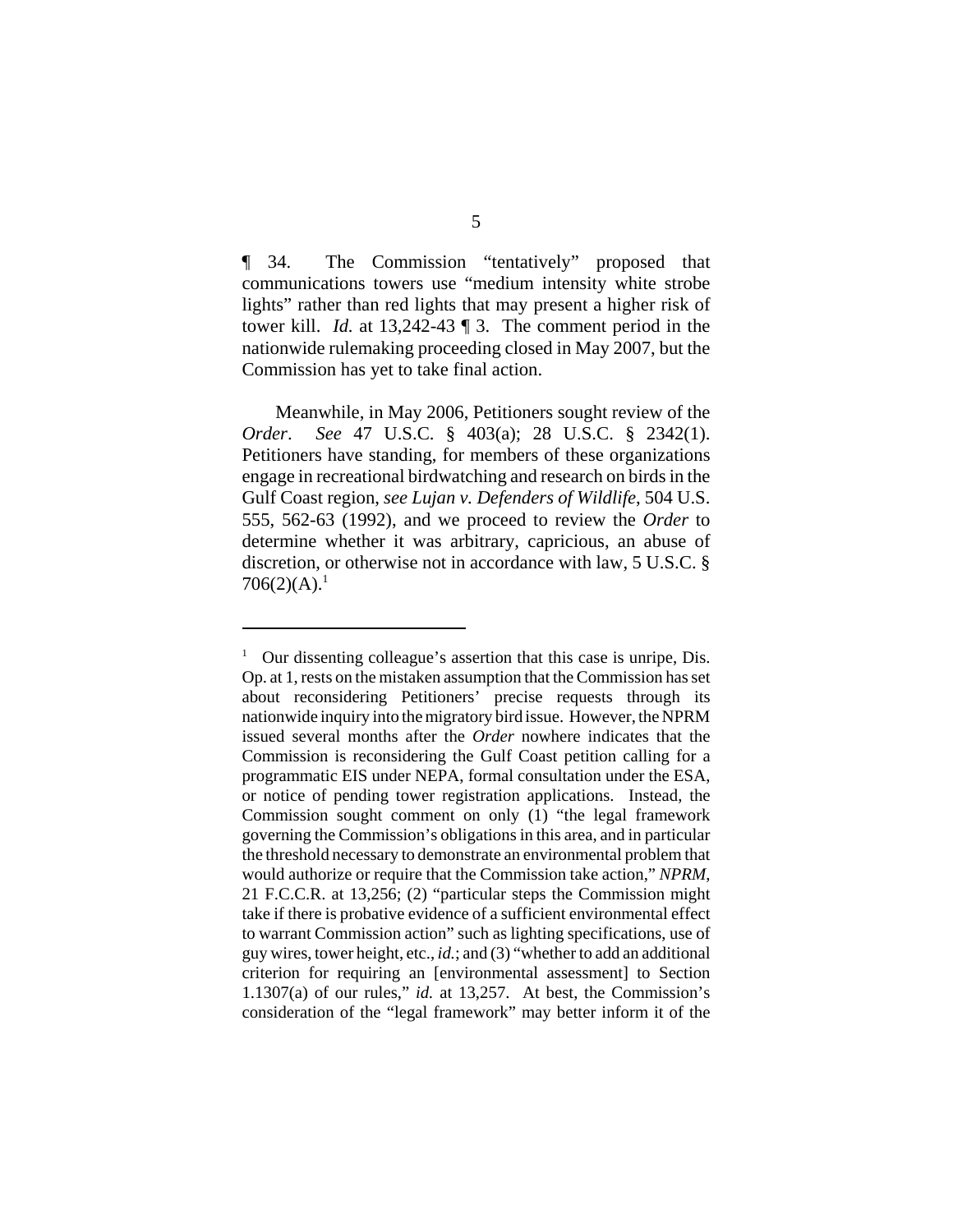**II.**

Petitioners contend that the MBTA, NEPA, and ESA require changes to the Commission's rules and procedures

relevant standards triggering its NEPA and ESA obligations, suggesting that if Petitioners were to file a new petition in the future their requests might receive a different response, but this hardly amounts to a reconsideration of the Gulf Coast petition. In any event, such "purely legal" issues are generally fit for review, *Abbott Laboratories v. Gardner*, 387 U.S. 136, 149 (1967); *Atlantic States Legal Foundation v. EPA*, 325 F.3d 281, 284 (D.C. Cir. 2003), and agencies cannot avoid judicial review of their final actions merely because they have opened another docket that may address some related matters, *see* 5 U.S.C. § 706(1); *Am. Paper Inst. v. EPA,* 996 F.2d 346, 354 n.8 (D.C. Cir. 1993); *Am. Petroleum Inst. v.* EPA, 906 F.2d 729, 739-40 (D.C. Cir. 1990); *see Telecomms. Research & Action Center v. FCC*, 750 F.2d 70 (D.C. Cir. 1984). Neither point is lost on the Commission: not only does its brief not invoke the ripeness doctrine, but while the Commission explicitly deferred consideration of Petitioners' MBTA claim to the nationwide proceeding, it denied and dismissed Petitioners' ESA and NEPA claims.

The cases on which our colleague relies are inapposite. Petitioners did not file a petition for Commission reconsideration, as occurred in *Melcher v. FCC*, 134 F.3d 1143 (D.C. Cir. 1998), and *Wade v. FCC*, 986 F.2d 1433 (D.C. Cir. 1993). Neither have Petitioners filed a new petition on which the Commission has yet to act, as was true in *Friends of Keeseville, Inc. v. FERC*, 859 F.2d 230, 236 (D.C. Cir. 1988). Nor, unlike in *Toca Producers v. FERC*, 411 F.3d 262 (D.C. Cir. 2005), was the Commission's dismissal of the Gulf Coast petition conditional, and, unlike the challenged plan in *Ohio Forestry Ass'n, Inc. v. Sierra Club*, 523 U.S. 726 (1998), the *Order* has legal effect.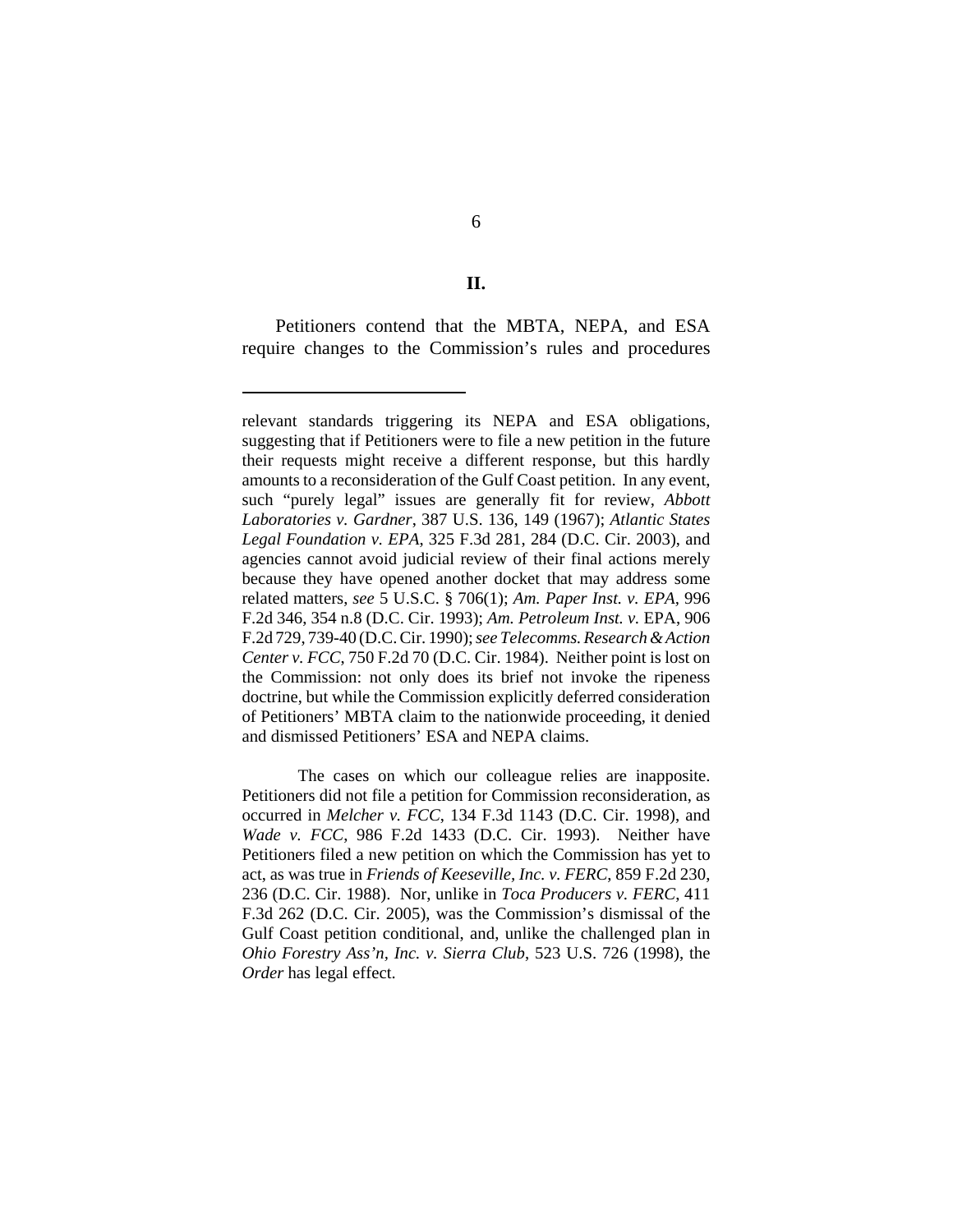regarding communications towers in the Gulf Coast region. *See* 47 C.F.R. Part 17.

The MBTA provides, with certain exceptions, that it shall be unlawful "to pursue, hunt, take, capture, [or] kill" any migratory bird. 16 U.S.C. § 703. The court has held that the MBTA applies to federal agencies. *Humane Soc'y of the United States v. Glickman*, 217 F.3d 882, 885-86 (D.C. Cir. 2000). Petitioners contend that the Commission unlawfully "takes" migratory birds when birds die in collisions with Commissionlicensed towers and sought to have the Commission comply with the MBTA "by taking steps to reduce or eliminate intentional or unintentional 'takes' of migratory birds." Gulf Coast Petition at 20.

The Commission stated in the *Order* that it was analyzing the MBTA issue in the ongoing nationwide proceeding and would therefore defer consideration of the MBTA issue to that docket. Collisions of birds and towers occur throughout the United States and the nationwide proceeding was designed to obtain additional relevant information. We thus conclude that the Commission acted reasonably in deferring consideration of this issue. *See Mobil Oil Exploration & Producing Se. Inc. v. United Distrib. Cos.*, 498 U.S. 211, 230 (1991); *see also FCC v. Schreiber*, 381 U.S. 279, 290-91 (1965).

### **B.**

NEPA does not impose substantive environmental mandates, but it does require federal agencies to establish procedures to account for the environmental effects of certain proposed actions. *See Dep't of Transp. v. Pub. Citizen*, 541 U.S. 752, 756-57 (2004). In particular, for "major Federal actions significantly affecting the quality of the human environment," agencies must prepare an EIS that examines, among other

**A.**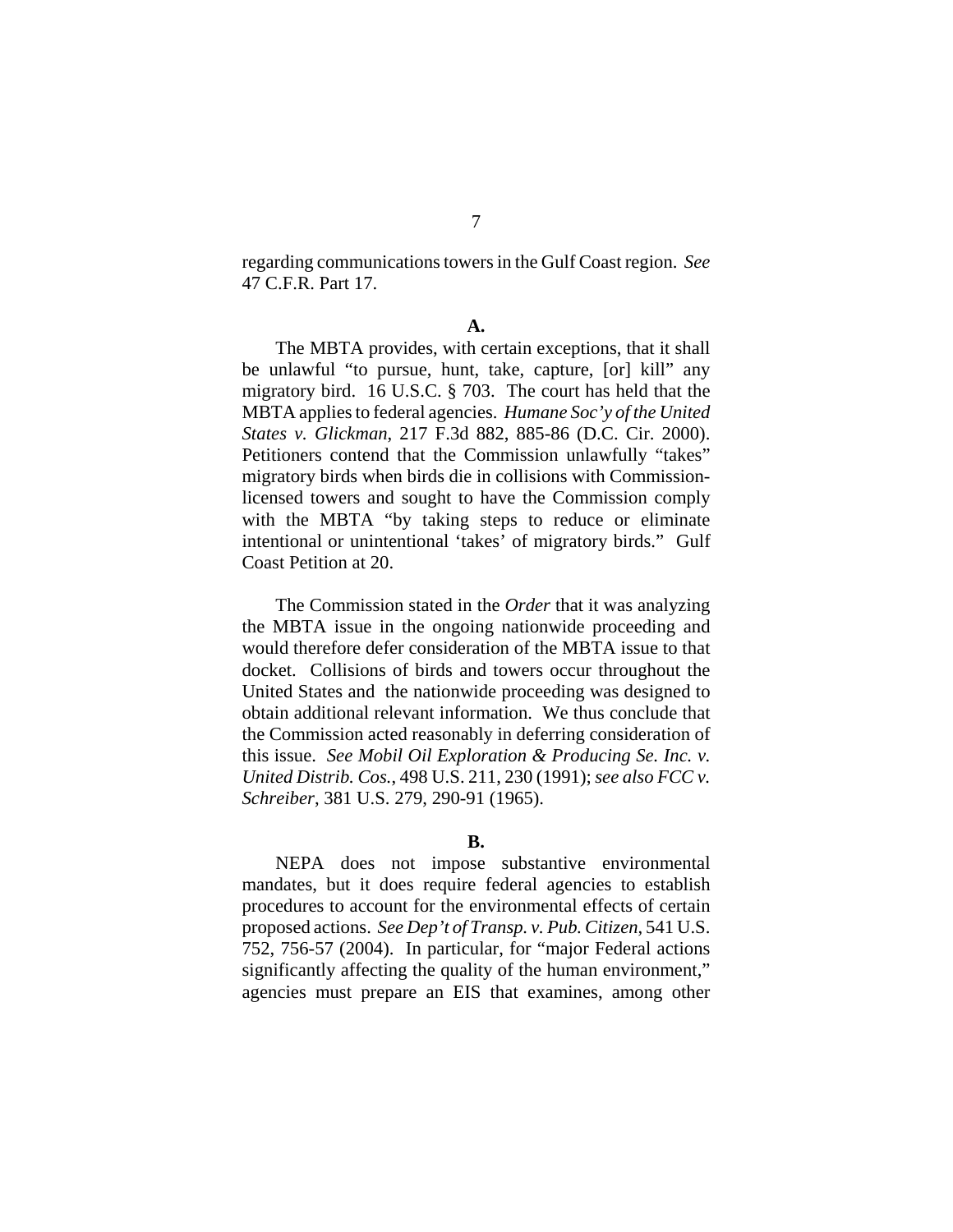things, the adverse environmental effects of a proposed action and potential alternatives. 42 U.S.C. § 4332(2)(C). Petitioners contend that NEPA requires the Commission to prepare a programmatic EIS to assess the environmental impact of towers in the Gulf Coast region.

The regulations issued by the Council on Environmental Quality ("CEQ") to implement NEPA include as a "major Federal action" approvals by Executive Branch agencies of specific projects "by permit or other regulatory decision." 40 C.F.R.  $\S$  1508.18(b)(4). The regulations allow agencies to divide their actions into three categories: those that ordinarily require an EIS; those that require an initial, less rigorous "environmental assessment" ("EA") but not necessarily an EIS; and those that are "categorically excluded" and require neither an EIS nor an EA. *Id.* § 1507.3(b)(2). Agencies implementing categorical exclusions "shall provide for extraordinary circumstances in which a normally excluded action may have a significant environmental effect." *Id.* §§ 1508.4, 1507.3(b)(1). CEQ regulations also provide that an agency should prepare a programmatic EIS if actions are "connected," "cumulative," or "similar," such that their environmental effects are best considered in a single impact statement. *Id.* § 1508.25(a); *see also Kleppe v. Sierra Club,* 427 U.S. 390, 409-10 (1976); *Nevada v. Dep't of Energy*, 457 F.3d 78, 92 (D.C. Cir. 2006).

The Commission's regulations implementing NEPA categorically exclude communications towers from environmental processing because towers "are deemed individually and cumulatively to have no significant effect on the quality of the human environment."  $47$  C.F.R. § 1.1306(a). However, a party may still allege that a "particular action, otherwise categorically excluded, will have a significant environmental effect" and can file a petition "setting forth in detail the reasons justifying or circumstances necessitating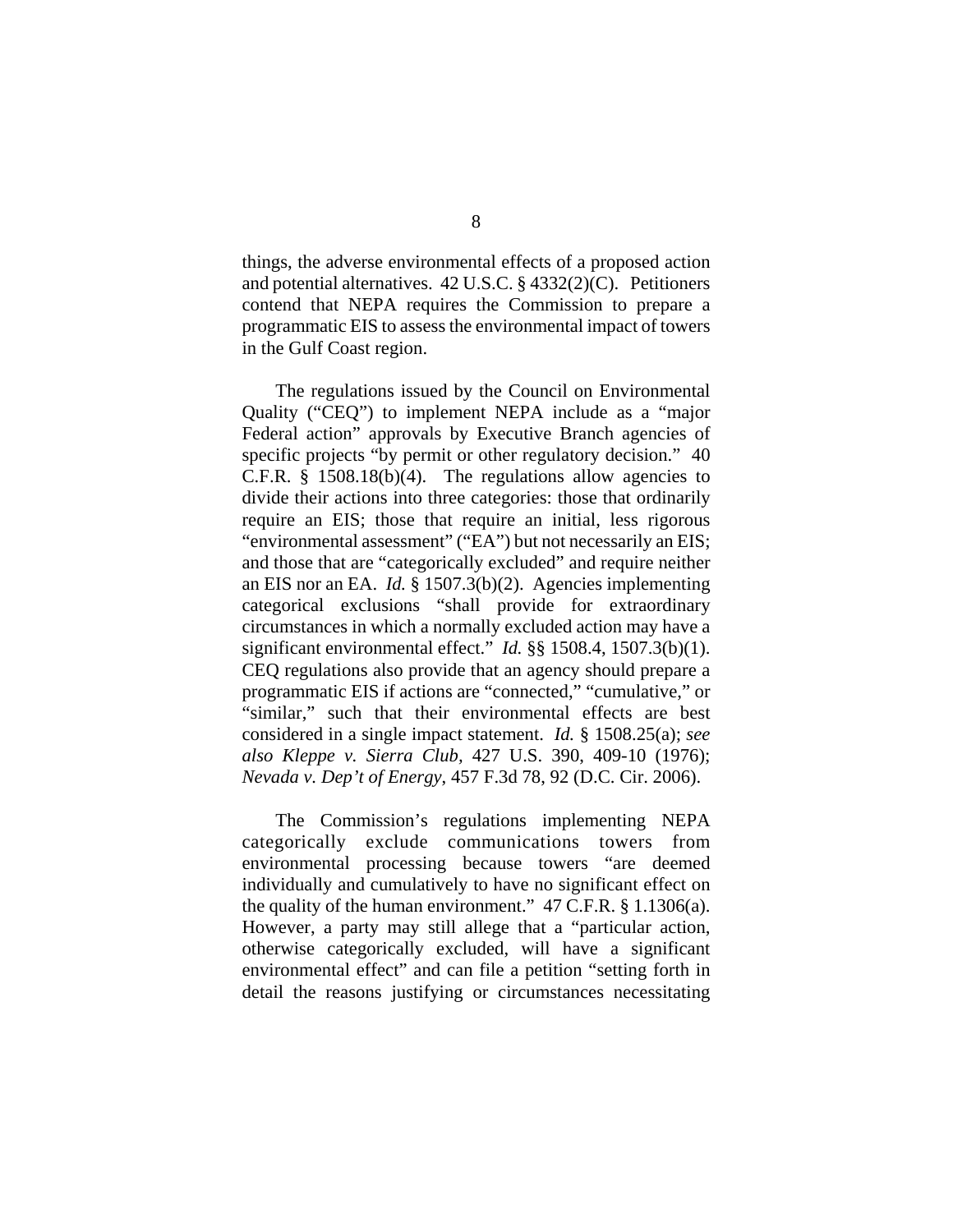environmental considerations in the decision-making process." *Id.* § 1.1307(c). If the Commission determines that the proposed action "may have a significant environmental impact," then it will require the applicant for a tower license to prepare an EA, *id.*, and also may obtain additional information, *id.* § 1.1308(b). Upon analysis of the EA, the Commission must do one of two things: (1) if the Commission determines that the proposed action "would not have a significant impact, it will make a finding of no significant impact" ("FONSI"), *id*. § 1.1308(d); (2) if the EA indicates that the proposed action "will have a significant effect upon the environment," the Commission must prepare an EIS, *id.* § 1.1314(a); *see also* 40 C.F.R. § 1508.3 (stating that the term "[a]ffecting" in NEPA means "will or may have an effect on").

The Commission gave two reasons for dismissing the request for a programmatic EIS: (1) "the lack of specific evidence . . . concerning the impact of towers on the human environment," and (2) "the lack of consensus among scientists regarding the impact of communications towers on migratory birds." *Order*, 21 F.C.C.R. at 4466 ¶ 11. Neither reason is sufficient to sustain the Commission's refusal to take action pursuant to NEPA, and together they demonstrate an apparent misunderstanding of the nature of the obligation imposed by the statute.

Most simply, the *Order* fails to follow the Commission's own regulations implementing NEPA. Under 47 C.F.R. § 1.1307(c), interested persons can request analysis under NEPA of actions that are otherwise categorically excluded. Such persons "shall submit to the Bureau responsible for processing that action a written petition setting forth in detail the reasons justifying or circumstances necessitating environmental consideration in the decision-making process." *Id.* The Commission's Bureau must then "review the petition and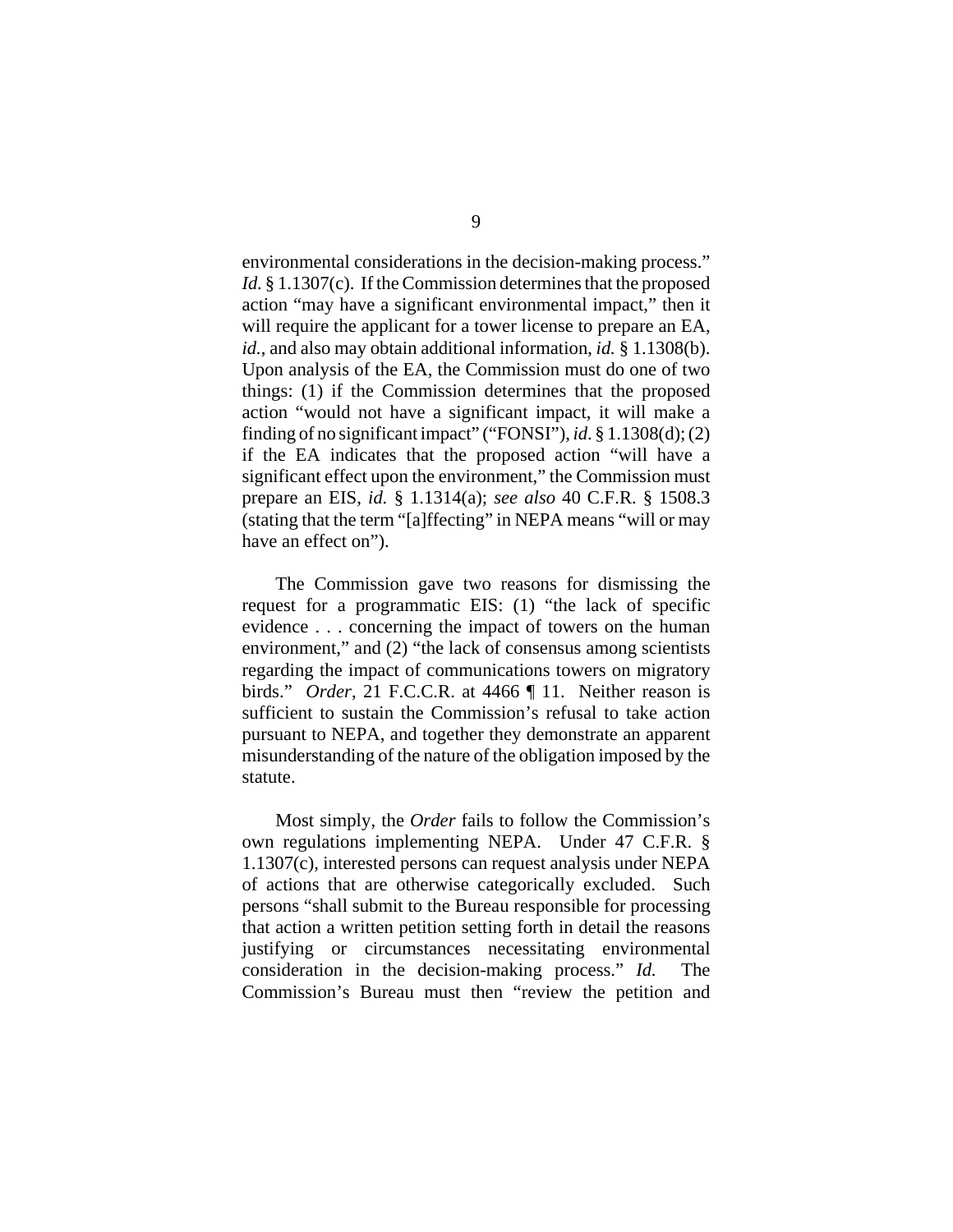consider the environmental concerns that have been raised." *Id.* "If the Bureau determines that the action may have a significant environmental impact, the Bureau will require the applicant to prepare an EA . . . , which will serve as the basis for the determination to proceed with or terminate environmental processing." *Id.*

The reasons stated in the *Order* cannot, in light of the petition under review, sustain the Commission's refusal to prepare an EIS without at least first requiring the preparation of an EA. The Commission acknowledges that § 1.1307(c) applies to the petition, *see* Appellee's Br. at 25, and that the regulation requires an EA when an action "may" have a significant environmental effect, *see NPRM*, 21 F.C.C.R. at 13,247 (stating that "an EA shall be required pursuant to Section 1.1307(c) or (d) if the Bureau processing an otherwise categorically excluded action finds, in response to a petition or on its own motion, that the proposed construction may have a significant environmental impact."). The *Order'*s demand for definitive evidence of significant effects – noting Petitioners' failure to make a "scientific showing that the population of any specific bird species has decreased as a result of collisions" – plainly contravenes the "may" standard. *Order,* 21 F.C.C.R. at 4466 ¶ 9. Similarly, the *Order*'s suggestion that scientific consensus is a precondition to NEPA action is inconsistent with both the Commission's regulation and with the statute. As the court has admonished, "[i]t must be remembered that the basic thrust of the agency's responsibilities under NEPA is to predict the environmental effects of a proposed action before the action is taken and those effects fully known." *Scientists' Inst. for Pub. Info., Inc. v. Atomic Energy Comm'n*, 481 F.2d 1079, 1091-92 (D.C. Cir. 1973). A precondition of certainty before initiating NEPA procedures would jeopardize NEPA's purpose to ensure that agencies consider environmental impacts before they act rather than wait until it is too late.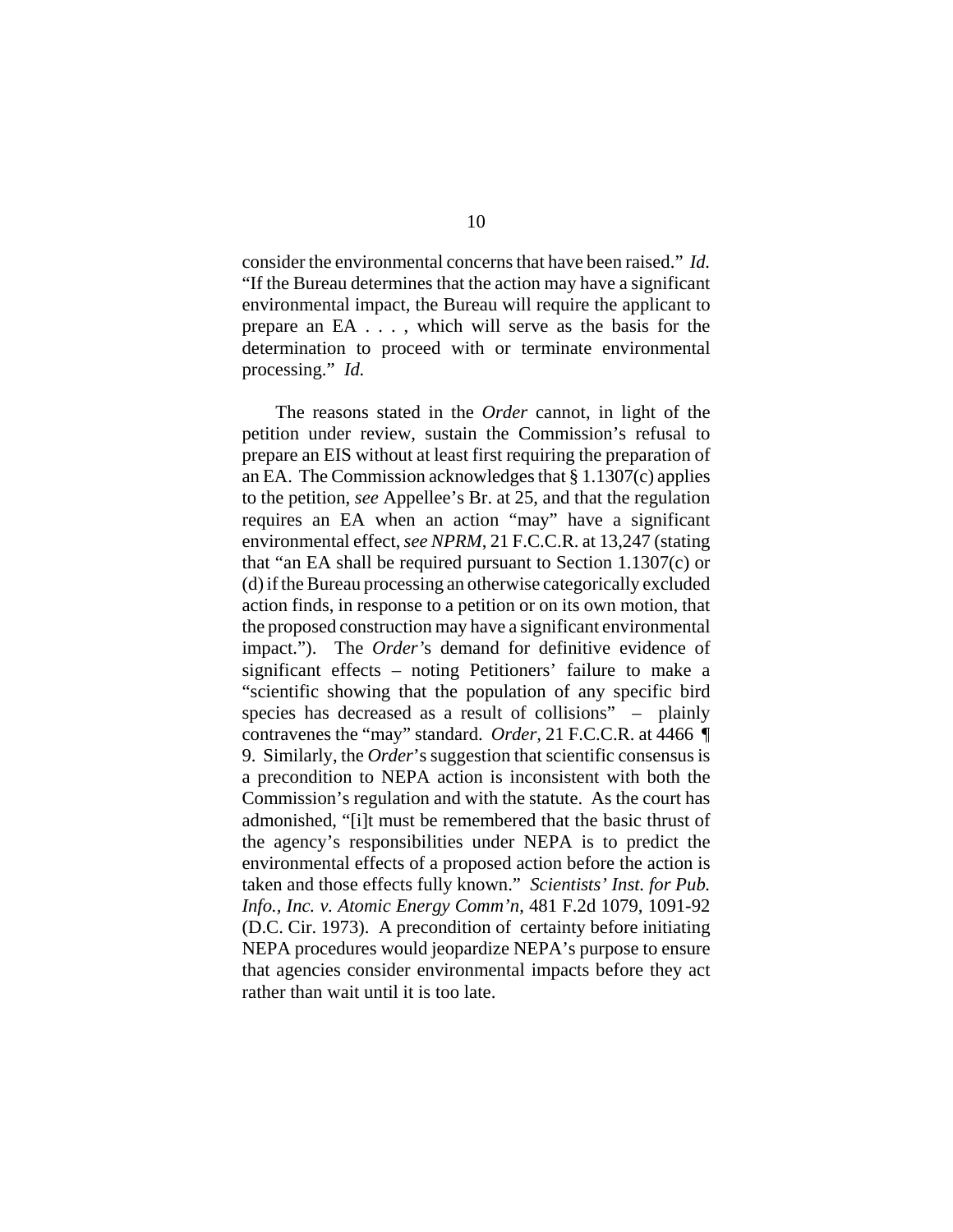Based on the record before the court, there is no real dispute that towers "may" have significant environmental impact, and thus that the § 1.1307(c) threshold has been met. Indeed, the *Order*'s emphasis on "conflicting studies" and "sharply divergent views" regarding the number of birds killed confirms, rather than refutes, that towers may have the requisite effect. *Order,* 21 F.C.C.R. at 4466 ¶ 10. Under such circumstances, the Commission's regulations mandate at least the completion of an EA before the Commission may refuse to prepare a programmatic EIS. Although Petitioners seek a programmatic EIS, and not an EA, the Commission's regulations allow it to pursue an EA as an interim step, and such an EA will determine what subsequent action NEPA requires. The agency may issue a FONSI pursuant to 40 C.F.R. § 1508.13 and 47 C.F.R. § 1.1308(d) "[i]f on the basis of the [EA] the agency finds that the proposed action will produce 'no significant impact' on the environment." *Sierra Club v. Peterson*, 717 F.2d 1409, 1412-13 (D.C. Cir. 1983); *see also*, *e.g.*, *Nat'l Audubon Soc'y v. Hester*, 801 F.2d, 405, 407 (D.C. Cir. 1986); *Sierra Club v. U.S. Dep't of Transp.*, 753 F.2d 120, 126 n.3 (D.C. Cir. 1985); *Cabinet Mountains Wilderness/Scotchman's Peak Grizzly Bears v. Peterson*, 685 F.2d 678, 682 (D.C. Cir. 1982). But if "*any* 'significant' environmental impacts might result from the proposed agency action, then an EIS must be prepared *before* the action is taken." *Sierra Club*, 717 F.2d at 1415 (emphasis in original); *see also, e.g.*, *Town of Cave Creek, Ariz. v. FAA*, 325 F.3d 320, 327 (D.C. Cir. 2003); *Grand Canyon Trust v. FAA*, 290 F.3d 339, 340 (D.C. Cir. 2002); *Blue Mountains Biodiversity Project v. Blackwood*, 161 F.3d 1208, 1212 (9th Cir. 1998); *North Carolina v. FAA*, 957 F.2d 1125, 1131 (4th Cir. 1992); *Citizen Advocates for Responsible Expansion, Inc. v. Dole*, 770 F.2d 423, 432-33 (5th Cir. 1985).

We vacate the NEPA part of the *Order*. On remand the Commission shall address Petitioners' request that it conduct a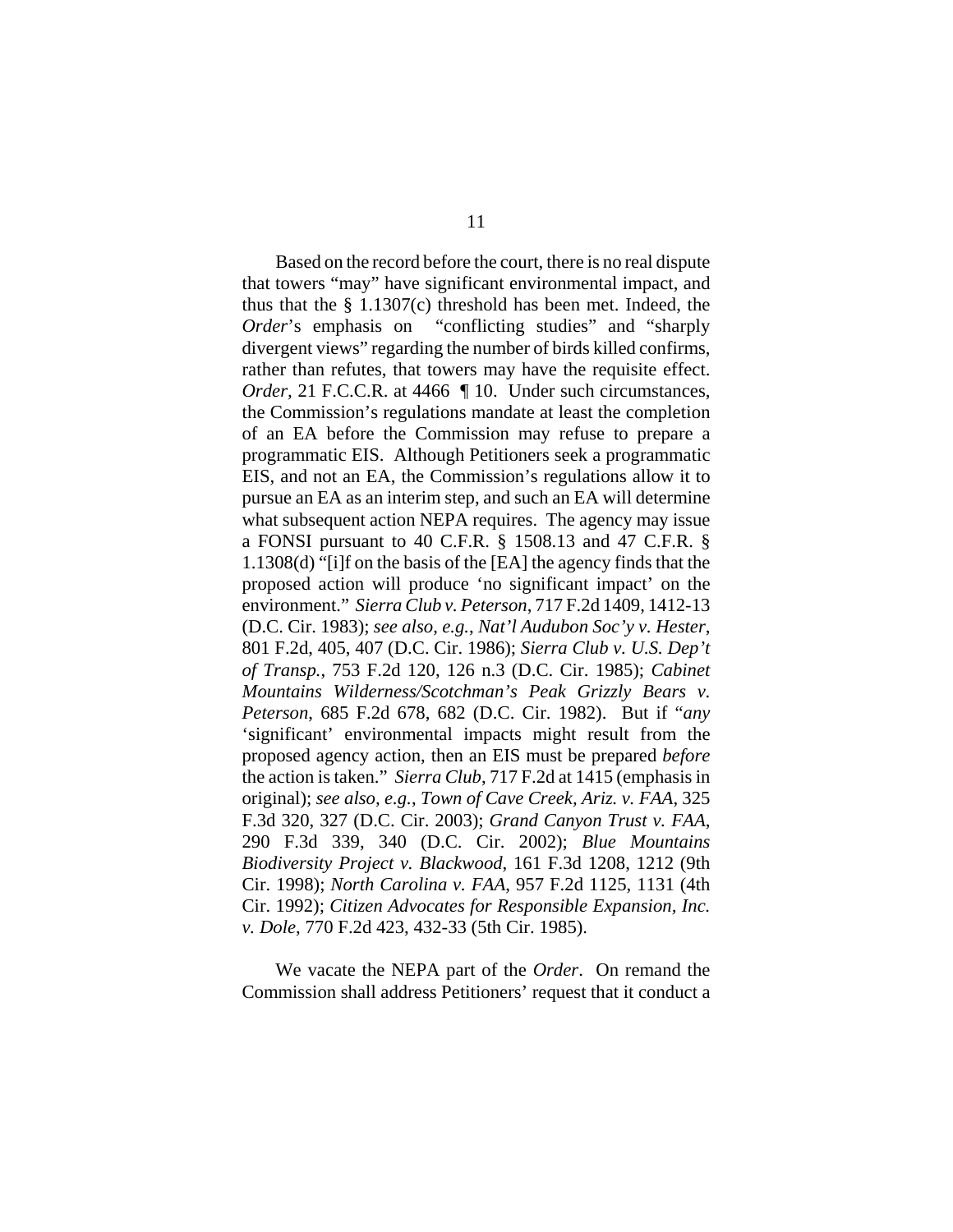programmatic EIS based on a threshold for NEPA analysis that is less stringent than the *Order* reflects. Conflicting data points do not forestall NEPA's mandate. Pursuant to its own regulations, the Commission may commence such analysis through the preparation of an EA.

#### **C.**

Section 7 of the ESA requires federal agencies to ensure that any "action" they authorize, fund, or carry out is not likely to "jeopardize the continued existence of any endangered [] or threatened species," or result in the destruction or adverse modification of critical habitats. 16 U.S.C. § 1536(a)(2). Regulations promulgated by the Endangered Species Committee (which is comprised of several federal agencies) define "action" to mean "all activities or programs of any kind," including "the granting of licenses." 50 C.F.R. § 402.02. They also provide that each Federal agency "shall confer" with the FWS "on any action which is likely to jeopardize the continued existence of any proposed species or result in the destruction or adverse modification of proposed critical habitat." *Id*. § 402.10; *see also* 16 U.S.C. § 1536(a)(4). If an agency determines that an action "may affect" endangered or threatened species or critical habitats, the agency must initiate formal consultation with the [FWS], at least unless preparation of a biological assessment or participation in informal consultation indicates that a proposed action is "not likely" to have an adverse affect. 50 C.F.R. § 402.14(a)-(b). Petitioners requested that the Commission formally consult with the FWS regarding the cumulative effects of towers on endangered and threatened species.

 The Commission declined to consult with the FWS, stating that there is "no evidence of any synergies" among towers that "would cause them cumulatively to have significant environmental impacts that they do not have individually." *Order*, 21 F.C.C.R. at 4,467 ¶ 14. The Commission's reliance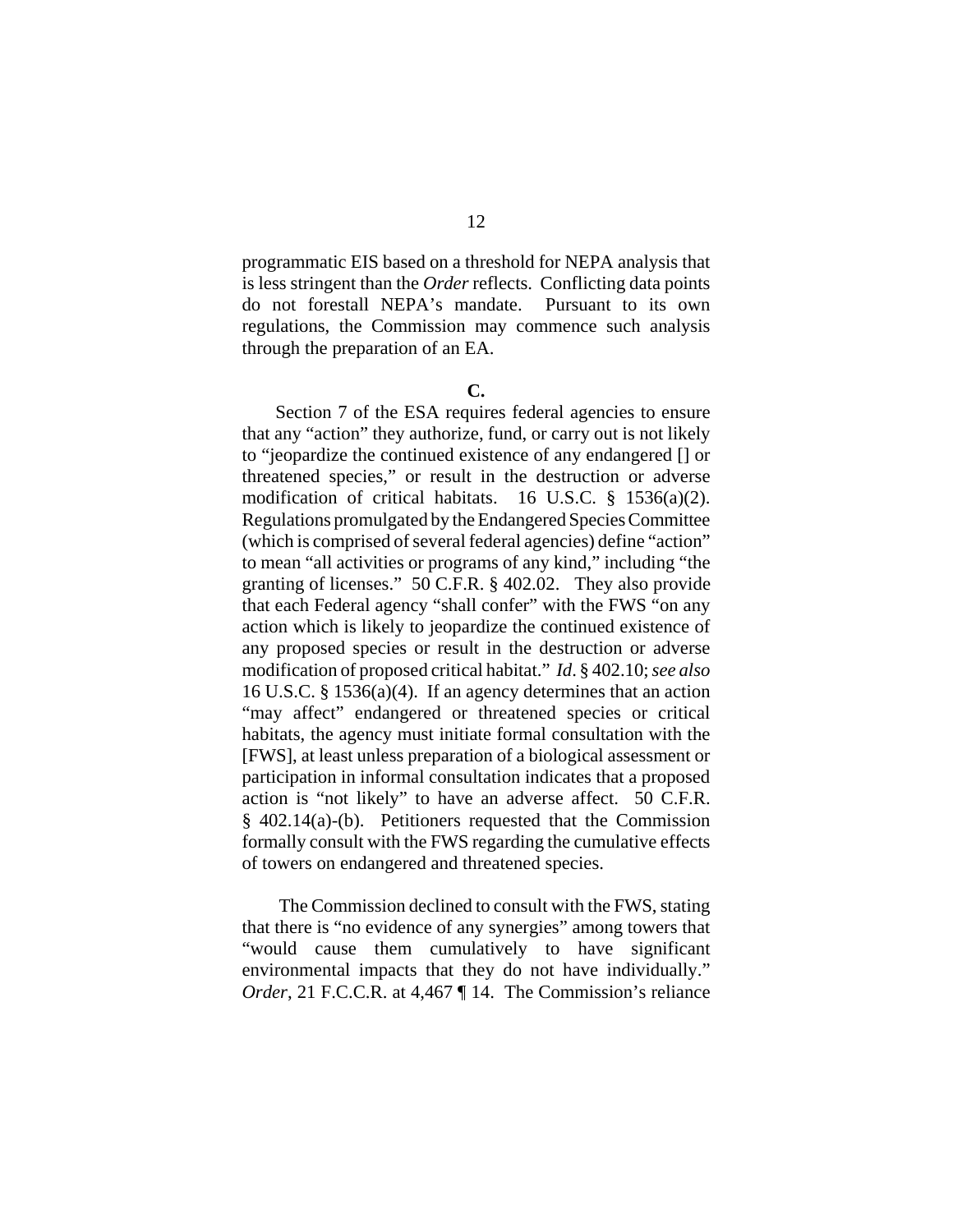on a lack of "synergies" was not further explained in the *Order*. This explanation was inadequate. The Commission has not described what kind of showing in the ESA context could demonstrate sufficient environmental effects to justify the "programmatic consultation" that Petitioners seek. Short of Petitioners conducting a programmatic EIS themselves, it is unclear how Petitioners could produce sufficient evidence to meet this standard.

We vacate the ESA part of the *Order* and remand that issue.

The CEQ regulations require agencies to make "diligent efforts to involve the public in preparing and implementing their NEPA procedures." 40 C.F.R. § 1506.6(a). Commission regulations permit parties to file petitions for EAs to be conducted for the otherwise categorically excluded tower applications. 47 C.F.R. § 1.1307(c). Petitioners requested that the Commission provide adequate public notice of proposed individual tower applications so that they may seek environmental review before the Commission acts.

The Catch-22 for the interested parties who wish to file such a petition is that the Commission provides public notice of individual tower applications only *after* approving them. Although the Commission "enjoys wide discretion in fashioning its own procedures," *City of Angels Broadcasting, Inc. v. FCC*, 745 F.2d 656, 664 (D.C. Cir. 1984), it cannot evade its duty to comply with the CEQ regulations and its own regulations allowing challenges to tower applications by providing the public with a hollow opportunity to participate in NEPA procedures. Interested persons cannot request an EA for actions they do not know about, much less for actions already completed. It was suggested during oral argument that a simple solution would be for the Commission to update its website

**D.**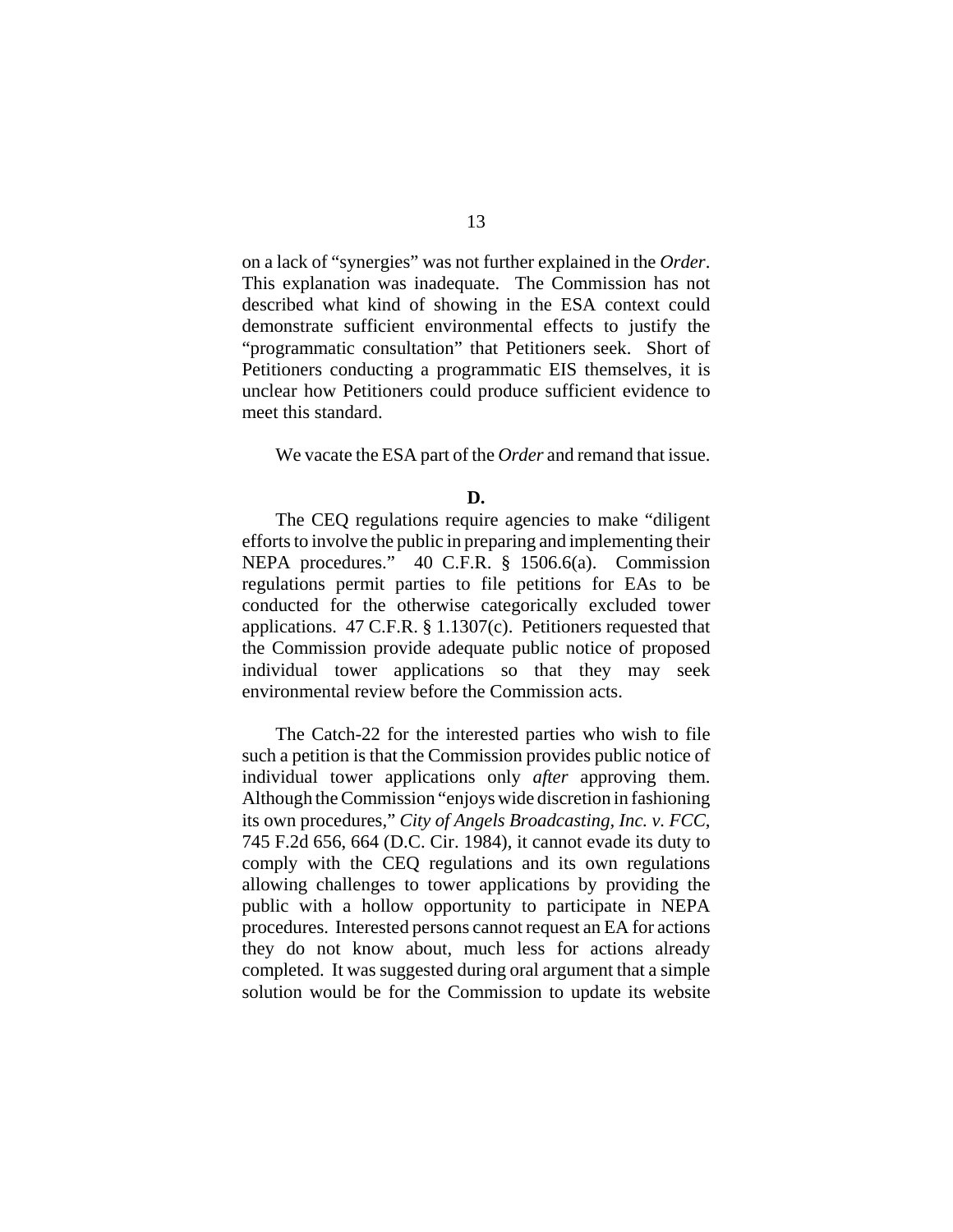when it receives individual tower applications; Petitioners stated that such a step would address their NEPA notice claim.

We vacate the notice part of the *Order* and remand for the Commission to determine how it will provide notice of pending tower applications that will ensure meaningful public involvement in implementing NEPA procedures.

Accordingly, except as regards deferral of the MBTA issue, we vacate the *Order* and remand the case to the Commission to comply with NEPA and ESA. The results of the NPRM may inform the Commission's decision on remand, but the nationwide proceeding neither incorporates nor supplants the Gulf Coast petition. The Commission has amassed a wealth of information during the past five years, including reports from other federal agencies such as the FWS, a report from its own consultant in 2004, as well as a second round of comments from interested persons. Guided by this opinion, the Commission should be able to proceed with dispatch on remand to resolve the Gulf Coast petition, whether separately or as part of the nationwide proceeding.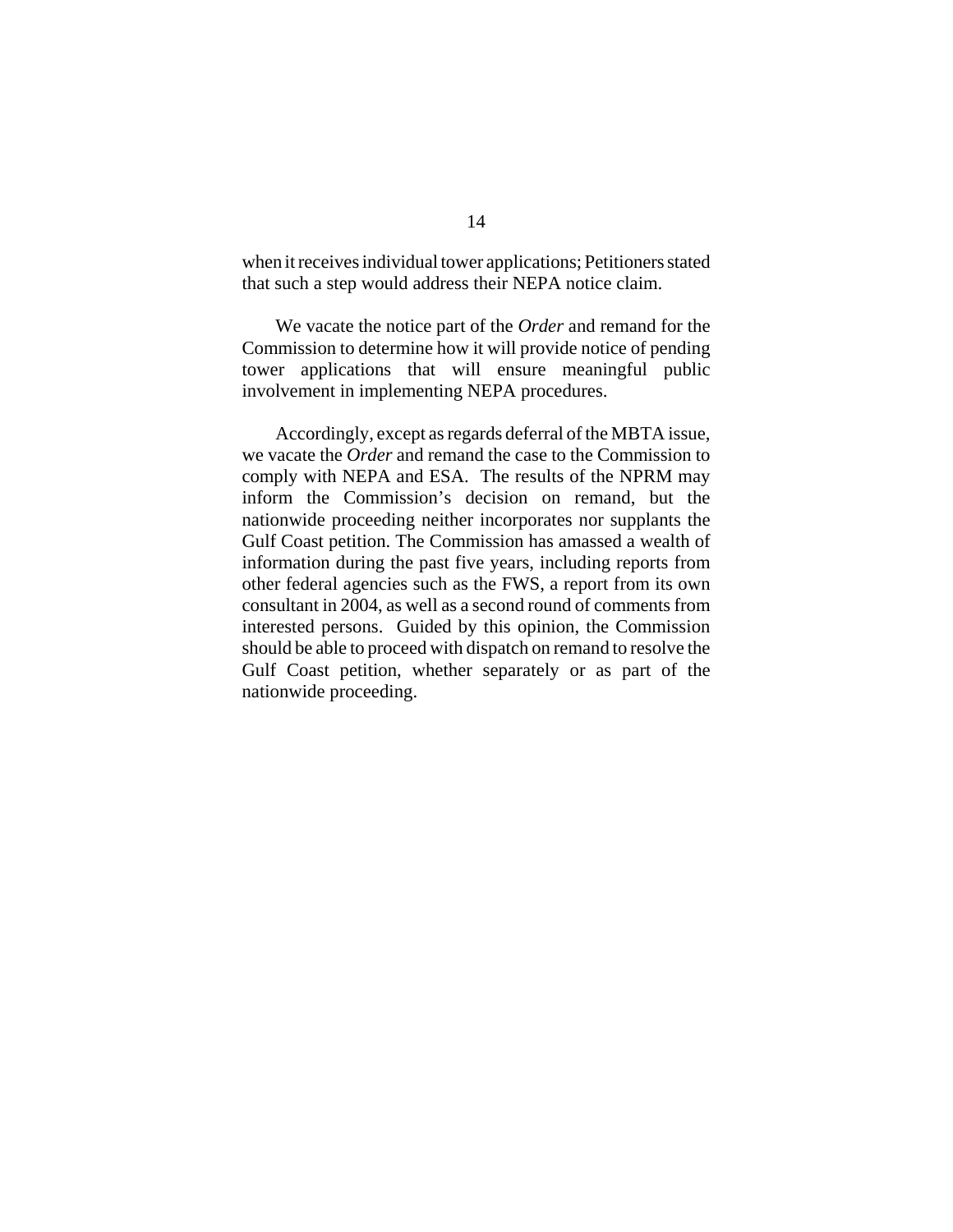KAVANAUGH, *Circuit Judge*, dissenting: Petitioners American Bird Conservancy and Forest Conservation Council are concerned about the effects of communications towers on birds. Here, they challenge an FCC order that addressed the requirements of federal environmental laws for communications towers in the Gulf Coast region of the United States. I would dismiss their lawsuit as unripe because the FCC, in a separate rulemaking proceeding, is re-examining these environmental issues and considering the effects of communications towers on birds *nationwide*, including in the Gulf Coast region. The Commission has gathered considerable factual information and input from interested parties – including from the petitioners in this case – and the FCC's counsel represented to the Court that the Commission expects to act soon.

This case is thus closely analogous to a situation in which a petitioner comes to court to challenge an agency order while the agency is still considering a petition for reconsideration. We routinely dismiss such cases. *See*, *e.g*., *Melcher v. FCC*, 134 F.3d 1143, 1163 (D.C. Cir. 1998) ("If a party determines to seek reconsideration of an agency ruling, it is a pointless waste of judicial energy for the court to process any petition for review before the agency has acted on the request for reconsideration.") (internal quotation marks omitted); *Wade v. FCC*, 986 F.2d 1433, 1434 (D.C. Cir. 1993) ("The danger of wasted judicial effort that attends the simultaneous exercise of judicial and agency jurisdiction arises whether a party seeks agency reconsideration before, simultaneous with, or after filing an appeal or petition for judicial review.") (citation omitted).

Even if the Gulf Coast order in isolation is technically final, our ripeness precedents suggest that, at least in these unusual circumstances, we should allow the ongoing administrative process to run its course before we intervene. *See Devia v. NRC*, 492 F.3d 421, 424 (D.C. Cir. 2007)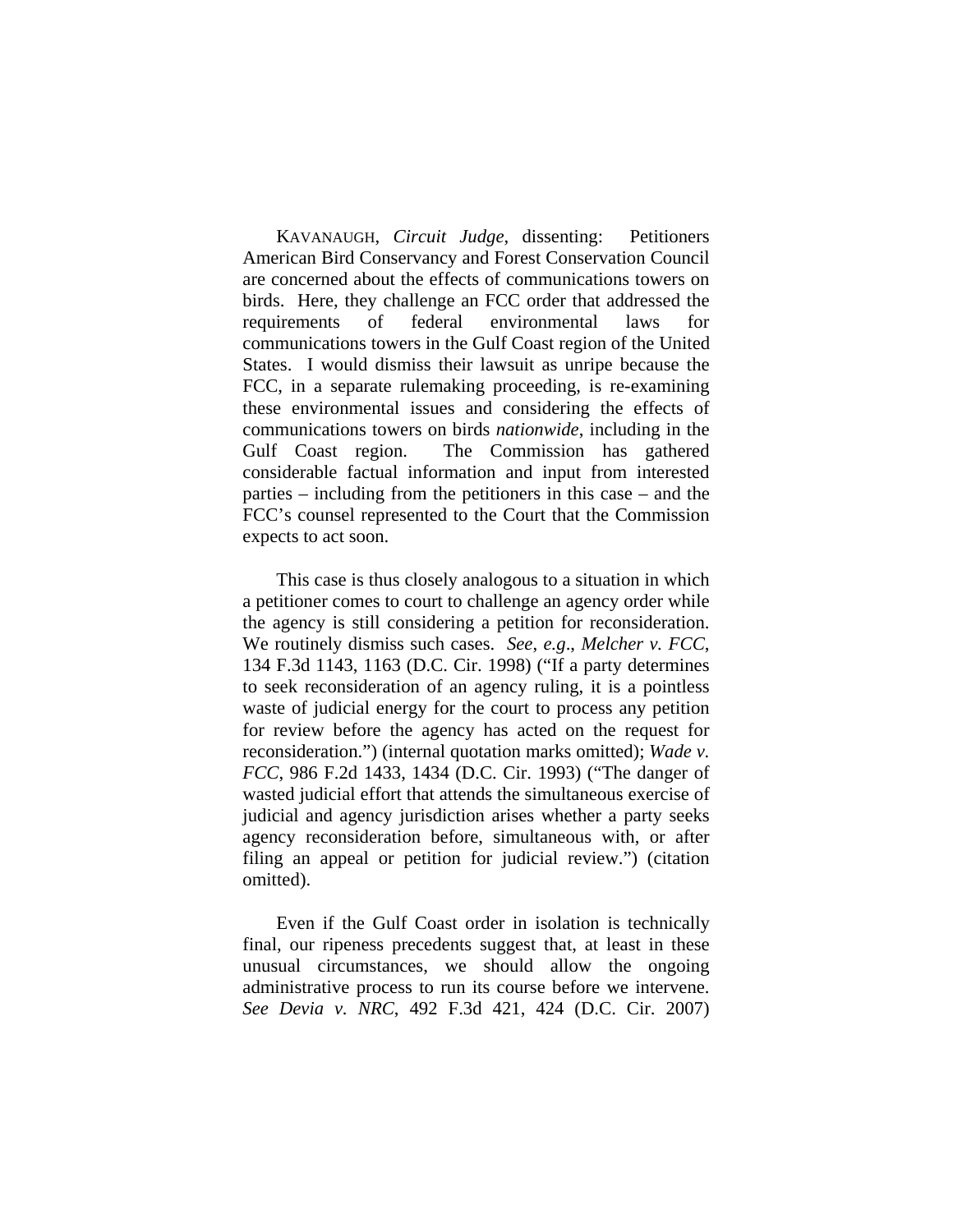("Article III courts should not make decisions unless they have to.") (internal quotation marks omitted); *Toca Producers v. FERC*, 411 F.3d 262, 266 (D.C. Cir. 2005) (although the challenged orders appeared to be "final agency action within the meaning of the Administrative Procedure Act," orders were not "sufficiently final" for judicial review because agency's action in separate docket could "resolv[e] the issues raised" in the appeal) (internal quotation marks omitted); *Friends of Keeseville, Inc. v. FERC*, 859 F.2d 230, 236 (D.C. Cir. 1988) (court "may properly give weight to the interests in judicial economy that are furthered by the avoidance of unnecessary adjudication"); *cf*. *Nat'l Treasury Employees Union v. United States*, 101 F.3d 1423, 1431 (D.C. Cir. 1996) (describing the "usually unspoken element of the rationale underlying the ripeness doctrine: If we do not decide it now, we may never need to. Not only does this rationale protect the expenditure of judicial resources, but it comports with our theoretical role as the governmental branch of last resort.").

Dismissing this case on ripeness grounds would serve the interests of judicial economy, permit the Executive Branch to carefully re-examine and resolve environmental issues related to communications towers and birds on a nationwide basis, and impose minimal hardship on the petitioners who are themselves participating in the nationwide rulemaking proceeding. *See Ohio Forestry Ass'n, Inc. v. Sierra Club*, 523 U.S. 726, 733-35 (1998) (further administrative or judicial proceedings are not sufficient hardship to justify review in a case that would otherwise be unripe); *AT&T Corp. v. FCC*, 349 F.3d 692, 700 (D.C. Cir. 2003) ("If the only hardship a claimant will endure as a result of delaying consideration of the disputed issue is the burden of having to engage in another suit, this will not suffice to overcome an agency's challenge to ripeness.") (internal quotation marks and alterations omitted); *cf. Friends of Keeseville*, 859 F.2d at 237